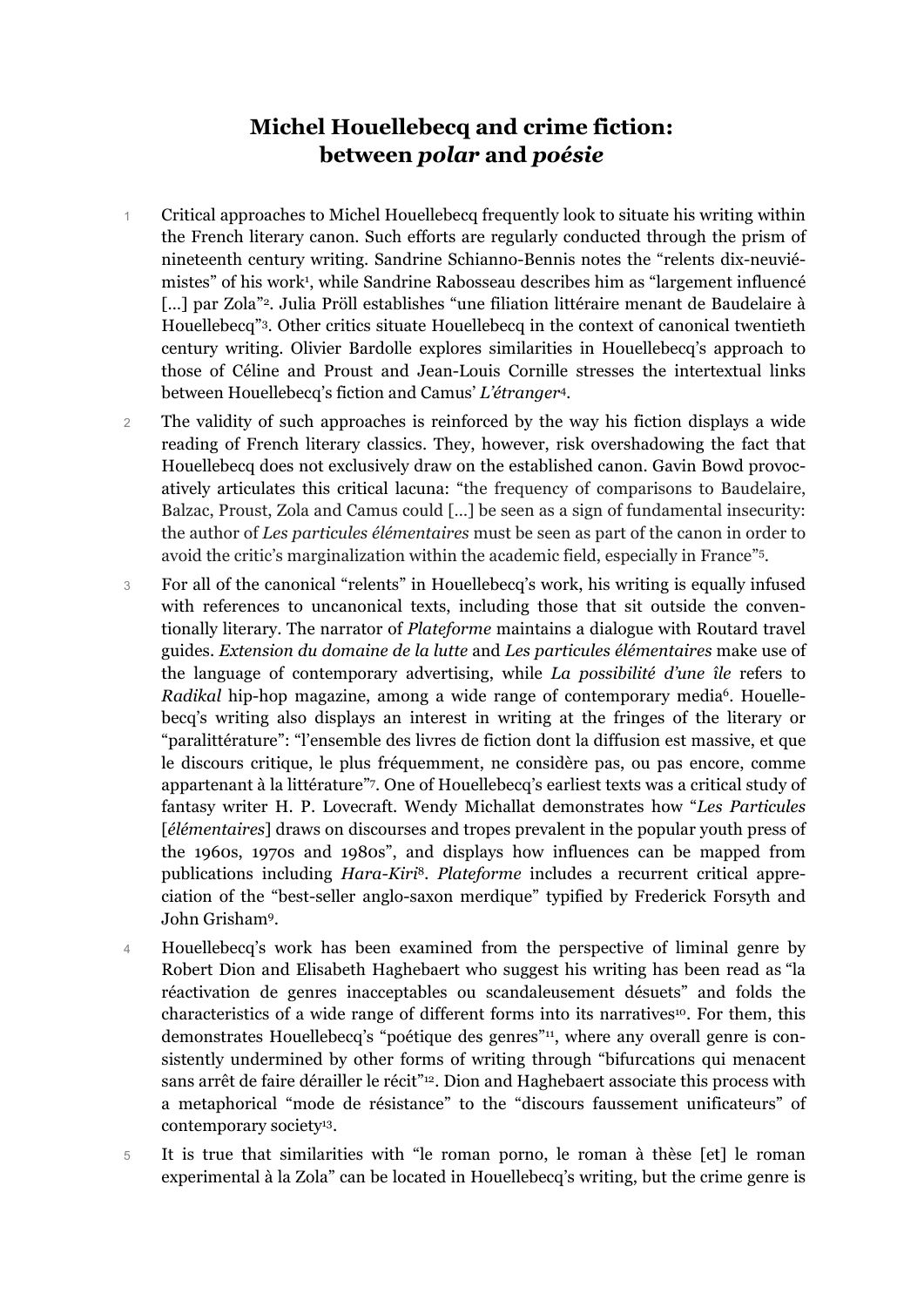an important and consistent point of reference14. As this article argues, it is possible to read Houellebecq's fiction in terms of how it persistently interrogates the *roman policier*. More precisely, the extent of Houellebecq's relationship with the genre can be illuminated through three diverse, but interrelated, critical perspectives. It is initially possible to read his work as a broad, affectionate homage to the crime genre, but also particularly in terms of how it displays a profound preoccupation with the work of Thierry Jonquet, an important exponent of the *néo-polar* sub-genre. This article equally suggests how critical understanding of Houellebecq's relationship with the genre can be deepened through an examination of what he, drawing on the work of theorist Jean Cohen, describes as the *poésie* of the *roman policier*. While crime fiction is frequently concerned with clarity and resolution, it is possible to note how Houellebecq frequently subverts such conventions in his work, which tends towards ambiguity and an overall lack of reconciliation, in a stylistic interrogation of the *roman policier* reflecting his pessimistic worldview.

#### **Pastiche of the** *roman policier***?**

- 6 Specific resonances with the *roman policier* can be observed in all of Houellebecq's novels: his work consistently uses its key tropes as well as making more implicit references to the genre. Houellebecq's narratives make frequent use of what Boileau and Narcejac describe as the "pièces maitresses" on "l'échiquier" of the genre: an unsolved crime, a police detective and his subsequent procedural investigation<sup>15</sup>. Houellebecq's writing, however, never fully complies with the conventions of the genre, the overall attitude it displays towards the *roman policier* sitting at a median point between *homage* and *détournement* that I will describe as "pastiche"16.
- 7 In *Extension du domaine de la lutte*, the narrative presents a prospective criminal's viewpoint of an attempted murder as the narrator gives Tisserand a knife and entices him to slaughter a courting couple. Alexis Brocas proposes that the novel can be read as a *roman policier*. In a parody of the novel's marketing blurb for *Le magazine littéraire* he asserts: "Houellebecq révèle les mille violences et affronts impunis que subit tout informaticien affublé d'une tête de crapaud lorsque sa quête désespérée d'amour le pousse à franchir le seuil d'une boîte de nuit. De quoi pousser n'importe qui au meurtre…"17. Although the slaying never takes place, Tisserand's emotional and sexual alienation accentuated by the narrator's encouragement arguably provide the character with a legitimate motive for murder. The narrator's efforts also present the text with a corpse – as Tisserand is subsequently found dead in a car crash, the circumstances of which are left deeply ambiguous.
- 8 Police investigations are also of crucial importance to *Plateforme*. Here the narrative opens in the aftermath of the murder of the narrator's father and the subsequent investigation of the case by police captain Chaumont. The narrator deeply admires Chaumont, primarily for the officer's cynicism, a key personality trait of the hardboiled detective18. Indeed, the narrator's understanding of police procedure has been entirely informed by his understanding of the *polar* in its made-for-TV form: "j'avais déjà assisté à des téléfilms de société, j'étais préparé à ce type de dialogue"19. The closing pages of *Plateforme* also present a criminal investigation: here following a terrorist attack, investigations are carried out by local police, and the CIA. Crime fiction is also referenced in *Les particules élémentaires*: describing his "crise de la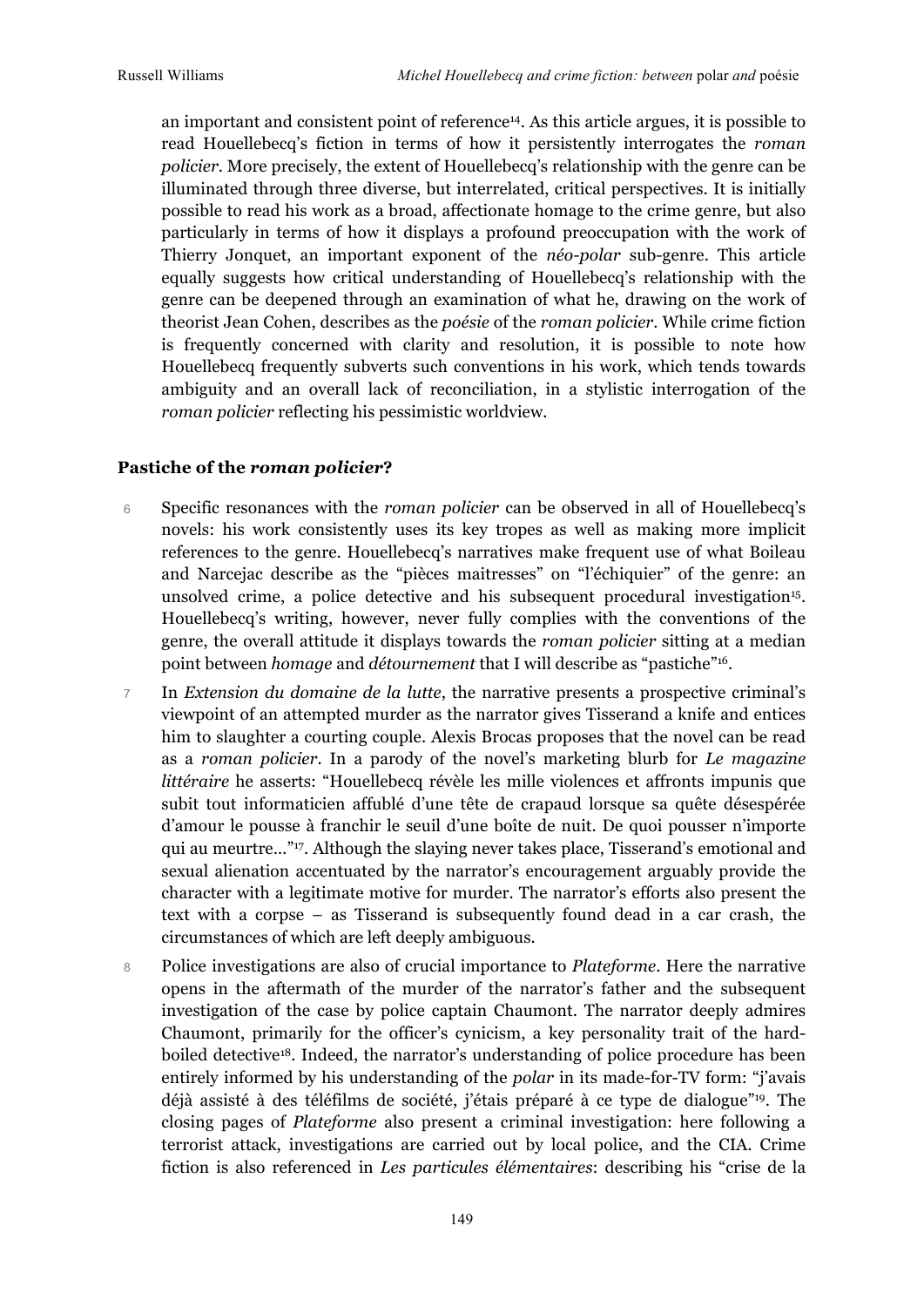quarantaine", the narrator notes that Bruno expresses himself like "un personnage de série policière de seconde zone"20. His embarrassed retreat following an unsuccessful seduction is later described, "tel Peter Falk dans *Columbo*"21. *La possibilité d'une île*'s narrative is equally impacted by a murder that the members of a religious sect manage to conceal from the police.

## **"L'assassin, c'est le système"**

- 9 As well as these narrative resonances with the tropes of the *roman policier*, the genre's spirit of reasoned investigation particularly characterises Houellebecq's writing. This investigation recalls a form of understanding, based on the interpretation of trivial data, or "clues", which "permit the comprehension of a deeper, otherwise unattainable reality" as described by Carlo Ginzburg in his consideration of a "cynegetic" or "conjectural" paradigm which marks human experience, particularly throughout the historical period which has accompanied the development of the detective fiction genre, from the nineteenth century to the present day<sup>22</sup>. Régis Messac describes the detective novel as "consacré avant tout à la découverte méthodique et graduelle, par des moyens rationnels, des circonstances exactes d'un événement mystérieux"23.
- 10 Such methodological investigation is frequently a characteristic of Houellebecq's writing which, as Eric Sartori argues, is influenced by nineteenth century rationalism, particularly the work of positivist August Comte24. Descriptions in Houellebecq's narratives frequently focus away from an individual protagonist's experience of plot events to explain or justify them deterministically in terms of their sociological or historical context. In addition, his protagonists take a logical, reasoned approach to both diagnosing and proposing solutions to the mysteries of contemporary life, most frequently the functioning of sexual desire. Boileau and Narcejac describe the characteristic detective as "cérébraux à l'extrême", a description that could equally be applied to Houellebecq's resoundingly cerebral protagonists<sup>25</sup>. The ultra-rational Michel Djerzinski, who leads "une existence purement intellectuelle", develops a eugenic solution to the elusive problem of suffering attributed to sexual desire within Les particules élémentaires<sup>26</sup>. Equally, Michel and Valérie of *Plateforme* produce a rational solution to the inequalities of the sexual economy through their global network of legalised brothels.
- 11 There is, of course, an important difference between Houellebecq's novels and the traditional *roman policier* in that the latter sees a guilty individual brought to account for his crimes. There can be no precise individuals held to account for the "crimes" of social and sexual alienation as inflicted upon the protagonists of Houellebecq's fiction. As Houellebecq has asserted: "Il faut designer les coupables […] j'injurie abondamment la génération soixante-huitarde et plus généralement le XXe siècle […]. C'est de leur faute"27. Individual suffering is unavoidable within his work since it is a deterministic production of a history and a society ruled by economic and libidinal economies. The victims, for example, include Daniel in *La possibilité d'une île* who, after the departure of Esther, is transformed into an ageing singleton and wallows in a society that values youth above all. It equally affects the victims of David di Meola, a serial killer evoked in *Les particules élémentaires*, who is presented as the inevitable by-product of social liberalism.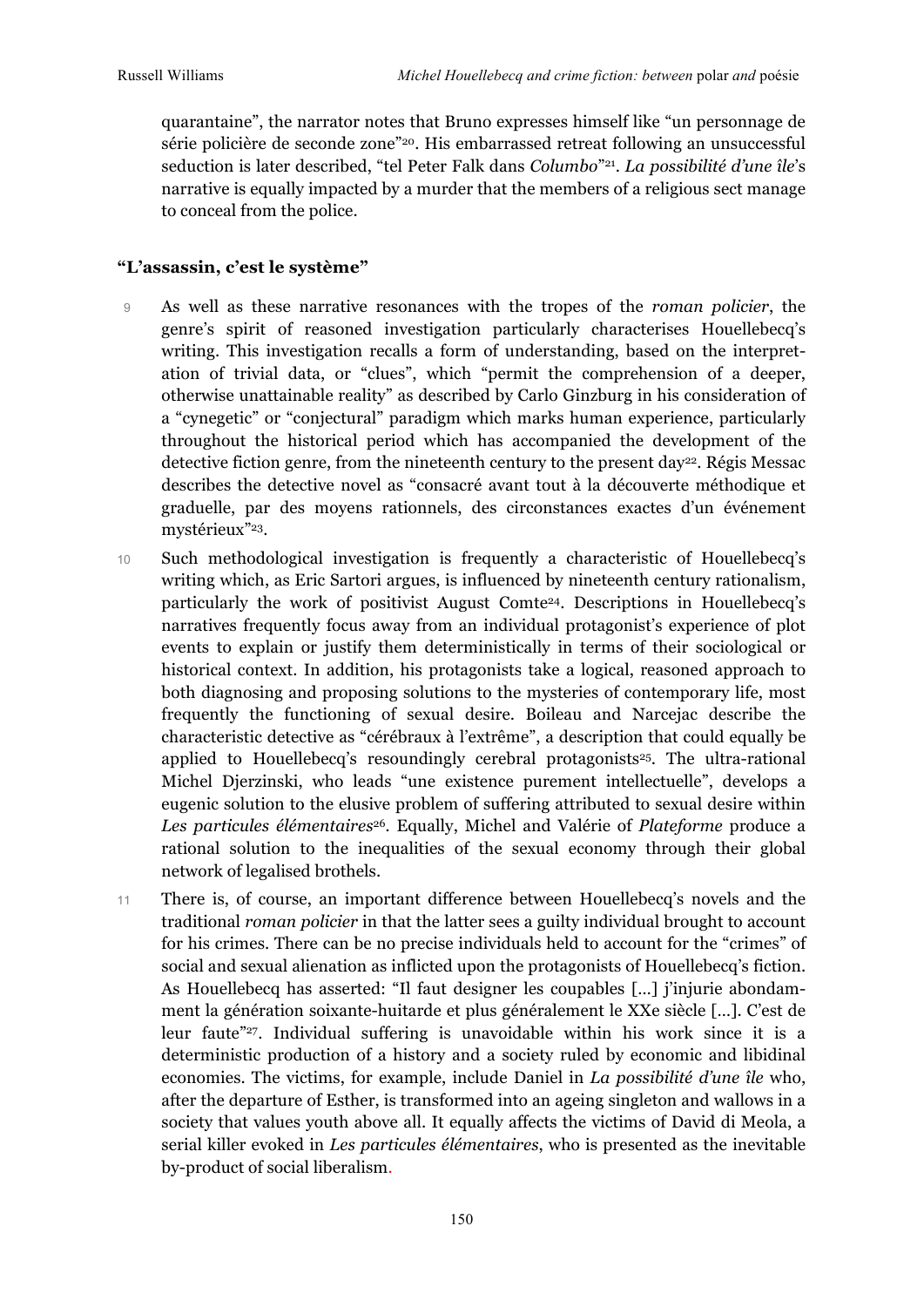12 This social dimension of Houellebecq's writing also particularly recalls the spirit of radical politics that imbibes the work of the writers associated with the *néo-polar*, a sub-genre of the French *roman policier* which reinvigorated the genre in the 1970s and 1980s28. In addition to Thierry Jonquet, the epithet has been applied to the work of writers such as Jean-Patrick Manchette and Jean-Bernard Pouy, two writers also greatly admired by Houellebecq, who imbue their novels with acute political and social sensitivity. Playing himself in the film *L'enlèvement de Michel Houellebecq* (2014), the author cites these three in a discussion of literature as rare positive examples in what he sees as a mediocre period for French writing. These writers articulate a distinctly contemporary French experience within the conventions of the *roman policier* genre and their work frequently portrays, as Claire Gorrara argues, socially alienated character types. These, which include, "terrorists, former left-wing militants, the unemployed, disaffected youth [and] the mentally disturbed", also form the major subjects of Houellebecq's novels<sup>29</sup>. Gorrara notes that the *néo-polar* is marked by an overall sense of disillusionment following the political upheavals of late 1960s French politics and by a radical dissatisfaction with the realities of social life, which also clearly resonates with Houellebecq's own pessimism, particularly around the legacy of 1968 in French society30. In the *néo-polar*, the guilty party is frequently to be found within administration or the state itself, rather than amongst the citizens. Frequently, the finger of guilt is pointed at societal structures, as Ernest Mandel has noted in a formulation that equally neatly encapsulates Houellebecq's work: "l'assassin, c'est le système"31.

#### **Who killed Michel Houellebecq?**

- 13 The most explicit and sustained references to the *roman policier*, and in particular the *néo-polar*, within Houellebecq's fiction occur in *La carte et le territoire* where inspector Jasselin leads the investigation into the murder of "Michel Houellebecq". This forms the bulk of the final third of the novel which can be read in terms of its explicit pastiche of the genre. The text, however, always avoids becoming a fullyfledged piece of detective fiction: while Houellebecq makes use of some of the characteristics of the *roman policier,* they are consistently subverted, hence the genre is never completely adopted32.
- 14 In a more sustained way than his preceding texts, this section of the novel exploits some hallmarks of the crime genre: it has a corpse, a police investigation and a weather-beaten detective. It resonates particularly with what Tzvetan Todorov has referred to as the "roman à énigme", where the narrative presents the investigation of a crime that has taken place before the beginning of the narrative. Here the detective's role is to piece together the motive and deduce the perpetrator, while the reader is kept in the dark for the duration33. Indeed, the name of the culprit and circumstances of Houellebecq's murder are withheld from the reader until the text's epilogue, creating a degree of narrative suspense through a structural opposition between reader and narrative that is typical of the genre and atypical of Houellebecq's fiction.
- 15 Despite this section of *La carte et le territoire*'s similarities with some of the motifs and structure of the *roman policier*, it cannot be fully assimilated into the genre. This is most striking in how Houellebecq flaunts one of the most fundamental rules of the genre, famously articulated by S.S. Van Dine, which specifies that the guilty part must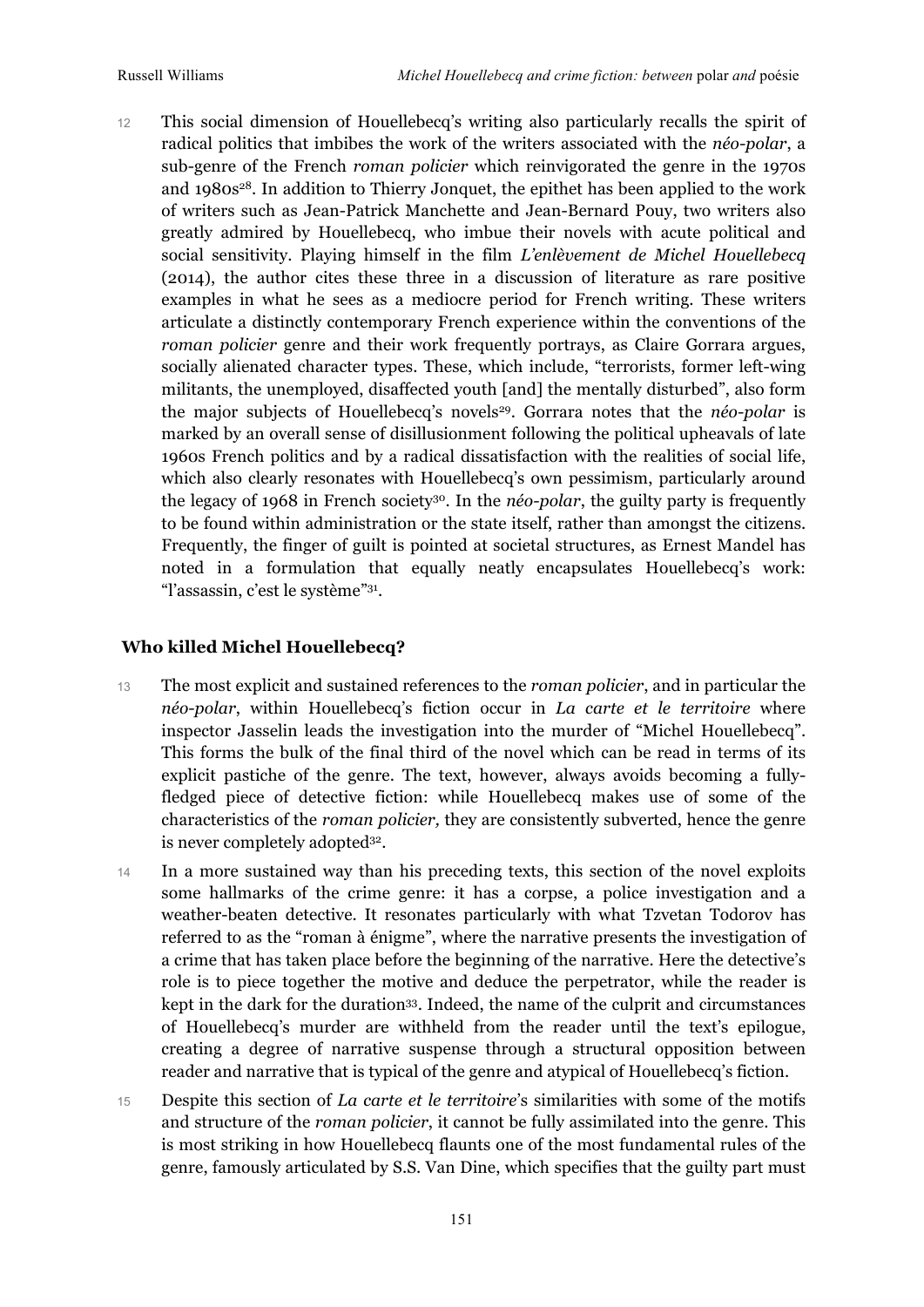have played a prior role in the narrative and should on no account be introduced out of the blue34. The murderer of *La carte et le territoire* is revealed as Adolphe Petissaud, who is identified in the epilogue without having previously appeared in the narrative. This immediately deflates the tension or suspense created through the case investigation. Indeed, the only two characters to have played any significant role in the narrative and had any direct contact with the fictional Houellebecq, artist Jed Martin and novelist Frédéric Beigbeder, are, unsatisfactorily from the perspective of the *polar*, rejected as suspects early on. In addition, any dramatic tension the reader might anticipate through a climatic reveal of the guilty party is further dissipated by Jasselin's absence from the text at the moment of the "revelation". By the time the murderer is unveiled, Jasselin has started his retirement, and the investigation is being led by Ferber, his younger colleague. Ferber's telephone call to Jasselin to inform him that the case has been closed, is suggested in the text but it is not reported directly, depriving the text of a final satisfying revelation where the detective who has steered the investigation since its launch presents his findings, a characteristic flourish of crime fiction, to be found notably within Agatha Christie's Poirot novels35.

#### **Houellebecq and Thierry Jonquet**

- 16 Rather than reading this section of *La carte et le territoire* as a general pastiche of the genre, it resonates specifically with the work of *néo-polar* writer Jonquet. Jonquet is directly evoked in a discussion between Jasselin and a colleague. Jasselin asks the literate Ferber for a detective fiction recommendation. Ferber responds "sans hésiter": "Thierry Jonquet. En France c'est le meilleur, à mon avis"36. This reference to Jonquet acts as a textual clue and provides a way of reading the unsatisfying resolution of the murder of Michel Houellebecq within *La carte et le territoire*.
- 17 The *dénouement* of the Houellebecq murder case can be read as a specific and deliberate homage to Jonquet<sup>37</sup>. In particular it is an explicit intertextual reference to his most well-known text *Mygale* (1984). The links between Houellebecq's text and Jonquet's are striking; they appear designed to encourage a reading of *La carte et le territoire* with *Mygale* as a clear hypotext. These deepen an informed reader's immersion in the text since a successful recognition of Jonquet's implicit presence here presents a *mise-en-abyme* of the investigation, raising the reader's status to that of a meta-detective. As noted above, the culprit of Houellebecq's murder is revealed as Petissaud, a Cannes-based plastic surgeon, art collector and experimental artist working with real human body parts, supported by Patrick Le Braouzec, a career criminal whom Petissaud has engaged as an insect smuggler. Most strikingly, when the police apprehend Le Brouzec, he is found to be carrying "une mygale" concealed in the boot of his car38. The reference is again explicitly underlined later in the text when the police discover a basement art gallery in Petissaud's home, including a bizarre insect collection where the surgeon would watch insects devoured at his command by "une dizane de mygales", reinforcing the direct line of influence from Jonquet's text to Houellebecq's39.
- 18 *Mygale* also provides a model for Petissaud. In Jonquet's text, Richard Lafargue, also a plastic surgeon, avenges the rape of his daughter by kidnapping one of her attackers, holding him hostage in his basement, drugging and forcing him to endure a series of sex change operations and sadomasochistic sex acts. Lafargue himself is rich, famous,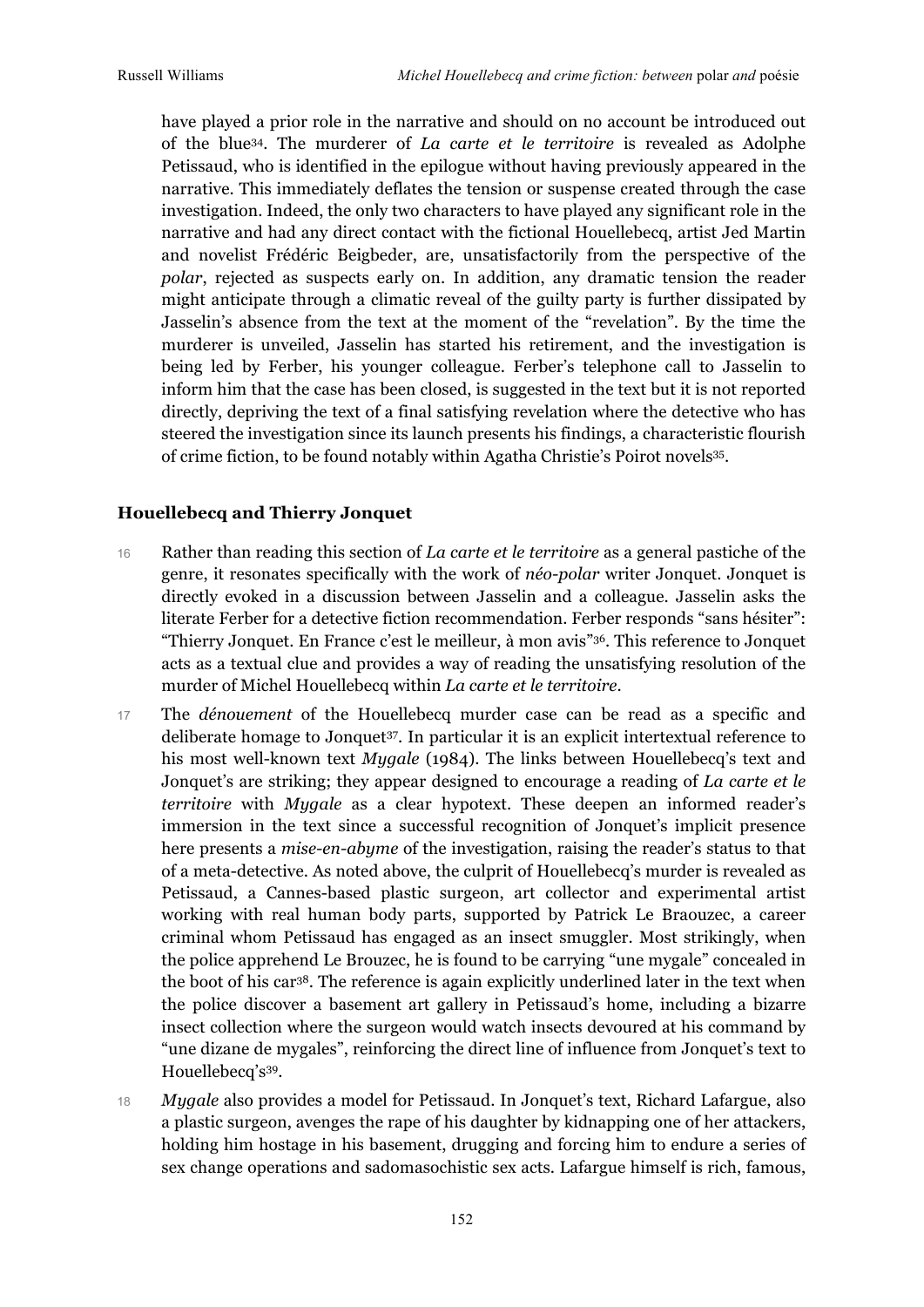aristocratic, an aficionado of high culture: he drives a Mercedes, plays chess, appears on television, engages domestic staff at his countryside home and is a fan of Chopin and Liszt. Petissaud is similarly solitary, aristocratic and sadistic, and is described in terms of his "cadre de vie classique, prévisible, d'un grand bourgeois hédoniste"40. Lafargue's grotesque experimentation takes place on his captive, which involves the removal of his genitalia. Petissaud similarly experiments on the human body, in the name of art rather than revenge and produces "monstrueuses chimères humaines", whose genitals are similarly mutated with: "Des sexes [...] greffés sur des torses"<sup>41</sup>. Petissaud is thus a perverse purveyor of body art, while David Le Breton describes Lafargue as "l'artiste corporel le plus accompli de l'œuvre de Thierry Jonquet"<sup>42</sup>. Similarly, Lafargue aims for complete domination over his captive, being responsible for his "rebirth" as a woman, a position echoed by Petissaud in *La carte et le territoire*: "Il se prenait pour Dieu, tout simplement; et il en agissait avec ses populations d'insectes comme Dieu avec les populations humaines"43.

19 The artist is an important and recurring figure for Houellbecq and Jonquet, both of whom use it as a key trope to support their ongoing critique of social ethics. The "transgressive" contemporary artist in particular can be read as an acute symptom of *mal contemporain* in their work, which repeatedly explores themes of exploitation and the subsequent suffering of the exploited. Petissaud seems equally influenced by the similarly aristocratic, and no less evil, body artist Maximilien Haperman of Jonquet's *Moloch* (1998). Haperman is as cruel and as narcissistic as Petissaud and Lafargue: his gruesome *œuvre* is to culminate in a repulsive installation based around the torture of small children. For Houellebecq, this dialectic of domination and suffering is an unavoidable, and repellent, part of contemporary existence. As he notes, the "foirage triste" of contemporary art is, regrettably, "le meilleur commentaire récent sur l'état des choses"44.

## **Houellebecq and** *roman policier* **style**

20 Jonquet and Houellebecq can also be examined together from the perspective of style. Both writers repeatedly exploit the affective potential of language and manage horrific images in their work to maximise its emotional impact. Deeply disturbing visceral images including worms and enucleation abound in Houellebecq's writing45. The Houellebecq murder scene is another notably repulsive example. David Platten demonstrates how gruesome images are an important part of Jonquet's technique. In his discussion of a crime scene in *Moloch*, which relates the discovery of infant corpses, Platten analyses the way in which the "emotional impact of the horror" is managed with a brief initial description before being "transmitted in full to the reader" to greater affect later in the narrative, thus building suspense46. Precisely the same technique can be observed in *La carte et le territoire* in the crime scene of Houellebecq's murder. The murder scene is focalized through Jasselin, but a high degree of narrative tension is introduced into the text by the delayed description of its grim details. On page 273, the narrative reveals that "Jasselin comprit qu'il allait vivre un des pires moments de sa carrière", but it is not until page 288 that the narrative reveals the grisly details of the scene. In between, tension has been increased through the description of the emotional responses of Jasselin's police colleagues who have seen the corpse, as well as a description of the flies that have gathered on the corpses of Houellebecq and his dog, before the full details of the scene are revealed.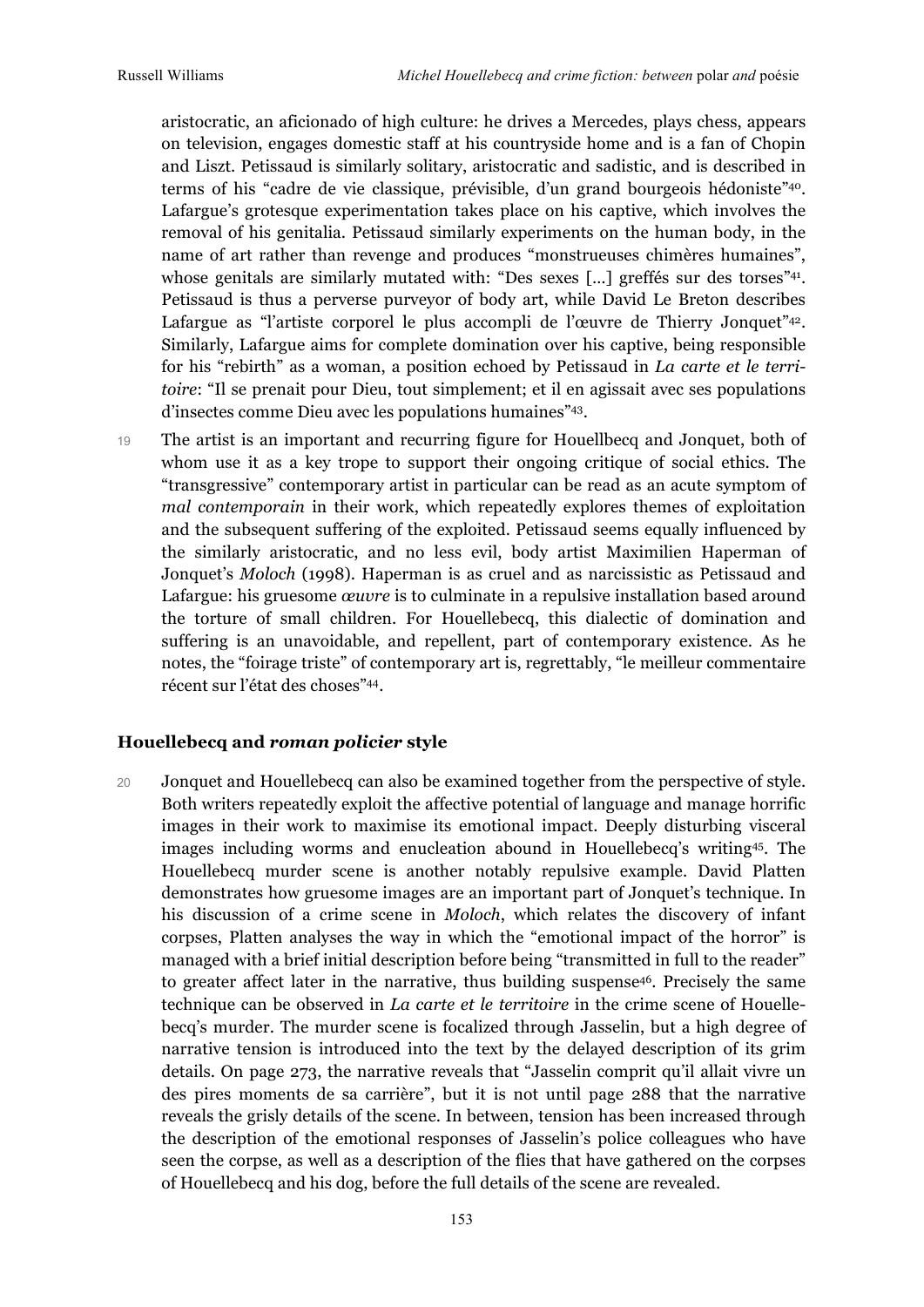- 21 The downbeat or "plat" mode of writing that is noted by Houellebecq's critics also reinforces the relationship between his writing and crime fiction. Todorov demonstrates that the language of detective fiction does not typically draw attention to its aesthetic qualities, arguing that its style is generally "parfaitement transparent", using language that is "simple, clair [et] direct"<sup>47</sup>. Boileau and Narcejac also stress this rejection of the aesthetic: "le roman policier évacue tout romanesque […]. Ce qu'il sait dissiper, c'est le flou poétique, la convention littéraire, les clairs-obscurs du cœur"48.
- 22 Comments about Houellebecq's lack of literary style from critics including Marie Redonnet have been intended as negative judgements when viewed from the perspective of the "literary" novel, but they can however be viewed as positive within the context of the roman policier<sup>49</sup>. It is thus possible to suggest that the roots of Houellebecq's "plat" style, which is frequently appropriately described as "simple, clair [et] direct" and seems to shun the "romanesque" aesthetic, can be read as a further demonstration of the extent to which Houellebecq has embraced the paraliterary conventions of the *roman policier*.
- 23 Dominique Noguez views Houellebecq's style in terms of an ongoing movement towards clarification, explanation and precision, where the author's recurrent use of "en fait" emerges as a characteristic trope of his writing50. This movement is the stylistic manifestation of the spirit of Ginzburg's "conjectural" paradigm. Alain Besançon also makes an explicit comparison between the novelist's use of language and that of the genre and invokes Georges Simenon as "le point de comparaison éclairant" in terms of style. Besançon suggests that Simenon and Houellebecq are largely concerned with mundane characters who are "brusquement arraché[s] à l'engluement par un accident: un crime, une passion amoureuse, ou les deux" before subsequently being dragged back to the quotidian. He argues that Houellebecq's protagonists can only articulate "un langage pauvre et neutre" as they attempt to come to terms with the extraordinary events they have experienced<sup>51</sup>. Such a description aptly captures the post-traumatic narrative perspective of *Plateforme*, where the narrator is the shell-shocked victim of a terrorist attack, but can also be extended to the majority of Houellebecq's protagonists who are similarly all damaged, disaffected, alienated or broken-hearted.

# **The** *roman policier***: "une phrase sans sujet"**

24 There is a flatness to much of Houellebecq's writing, but it also belies poetic effect, the texture of his prose often displaying techniques drawn directly from his poems52. In this regard, Besançon argues that Houellebecq's post-traumatic protagonists may be doomed to mull the grisly details of their suffering, but the reader is in the privileged position of being able to experience the poetry that results. "Le lecteur", he concludes, "peut s'enlever vers les hauteurs", "seulement la poésie apparaît" as he feels the emotional force of the narrator's simple, yet evocative language53. Such an assertion might seem incongruous in a consideration of the largely "prosaic" genre of crime fiction, but an examination of Houellebecq's writing in context with his reading of the genre highlights that it is precisely this quality that his work celebrates. In the above quote, Boileau and Narcejac suggest the style of the *polar* should avoid "flou poétique", but this effect is exactly when Houellebecq locates in the crime genre. Poetry for Houellebecq can be defined not only as aesthetic experimentation, but also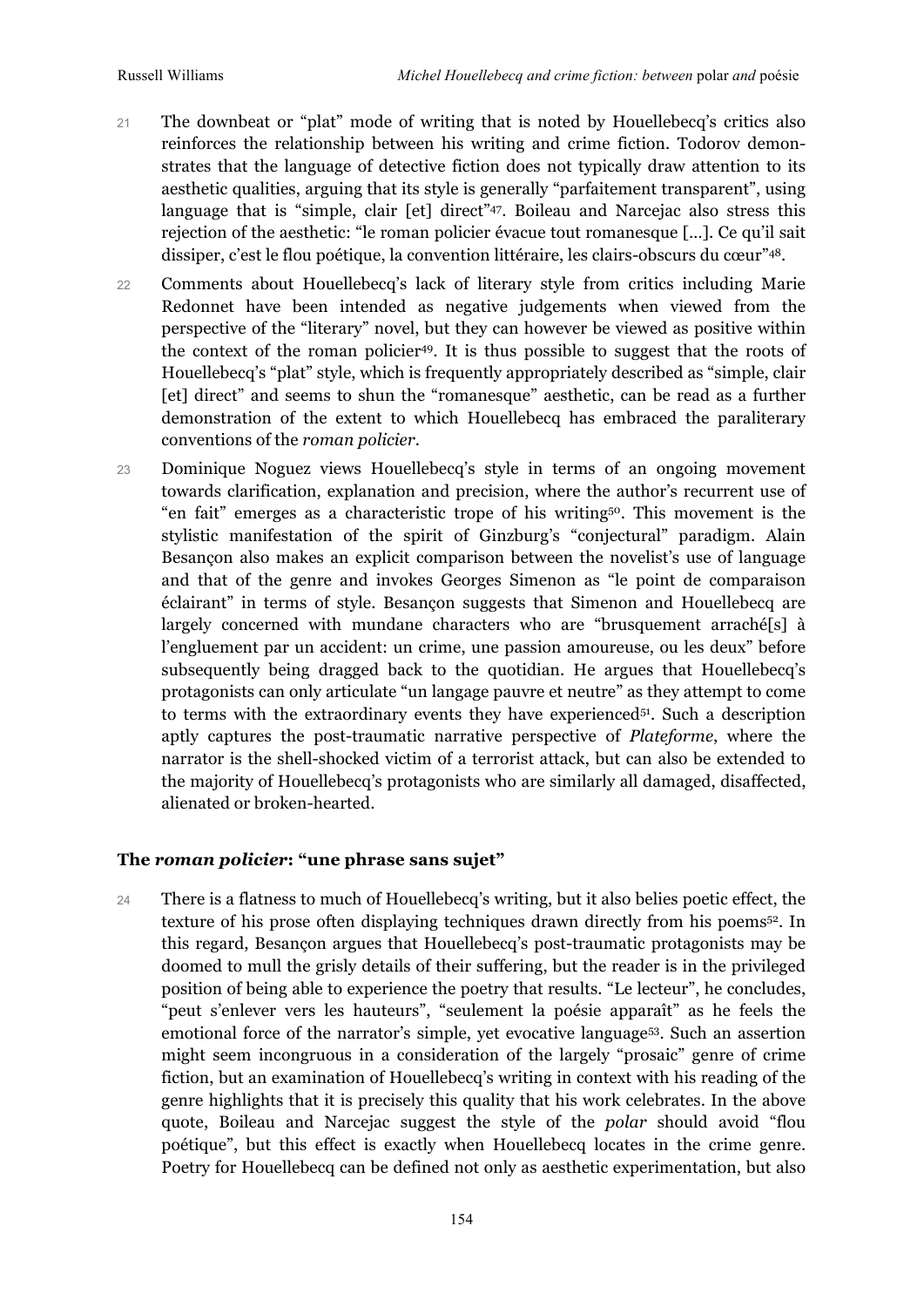by the potential of language to create an emotional effect on the reader.

- 25 This can be enlightened through an unusual source, the work of structuralist poetry theorist Jean Cohen. Houellebecq is an avid admirer of Cohen, best known for his early work on the definition of the specificity of poetic language, which differentiates from prose in terms of its potential to create an ambiguous emotional effect54. In *Le haut langage* (1979) he extends his analysis and considers the "puissance poétique" of prose fiction55. Cohen makes a number of observations about the *roman policier*, particularly concerning its distinctive mood. He considers the *polar* in terms of the "poétique" effect it can create and describes techniques that bring about "la pathétisation du texte"56. This is a property of crime fiction Houellebecq has noted in terms that recall Cohen's analysis: "Pour moi, les romans policiers d'énigme deviennent très poétiques lorsqu'ils arrivent au point où tout le monde peut être coupable, où le danger peut être partout, où la raison est radicalement désorientée"57.
- 26 Cohen is concerned with how detective fiction engages a reader's emotion through the mood of mystery or suspense a successful *polar* generates. Cohen describes a typical text as "une immense ellipse" since crucial narrative information58, is withheld from the reader until the final pages in what amounts to a "défi intellectuel lancé par l'auteur au lecteur"59. Using the same distinctions between "prosaic" and "poetic" language he established in *Structure du langage poétique*, Cohen notes that while it is largely a prosaic genre positing a "défi intellectuel", the *roman policier* has a concurrent "poétique" effect on the reader since its narrative ambiguity brings about his or her emotional "enchantement". This disappears once the crime is solved: "la clarté finale dissipe le mystère et en même temps l'efficace du roman", thus moving the tone of the novel back from the poetic to the prosaic<sup>60</sup>.
- 27 Cohen stresses this overall tone of "obscurité" that is typical of the *polar* and asserts it is "la loi du genre et son ressort poétique unique"61. Cohen attributes this to the narrative information withheld from the reader as well as the broader mood of obscurity that is often typical of genre fiction. He notes, for example, how "Le roman policier, le film d'épouvante, le roman ou film fantastique n'introduisent pas le destinataire à un danger précis et localisé, mais à la peur sentie comme atmosphère, comme une sorte de qualité répandue à la surface du monde"62. Such an atmosphere is accentuated by the creation of isolated spaces, the blurring of narrative information and by means of pathetic fallacy such as the dense fog of Conan Doyle's *The Hound of the Baskervilles* (1901) or the incessant storms of Christie's *And Then There Were None* (1939). Cohen stresses how, both in literature and lived experience, such an "effet de voile" can enhance a "puissance poétique" since it "dissout les formes, exténue les couleurs [et] noie les différences"63. For Cohen, when perception within writing and experience becomes blurred or indistinct (his vocabulary includes "flou", "vague" and "vaporeux"), the potential emerges for it to be read or experienced poetically.

# **"La peur sentie comme atmosphère"**

28 Houellebecq frequently establishes such an atmosphere in his fiction. Martin Robitaille notes the unsettling "sentiment d'étrangeté" of *Extension du domaine de la lutte*<sup>64</sup>*.* Robitaille attributes this mood to the protagonist's uncomfortable place within society but it equally resonates with Cohen's "pathétique" mood, or what he has noted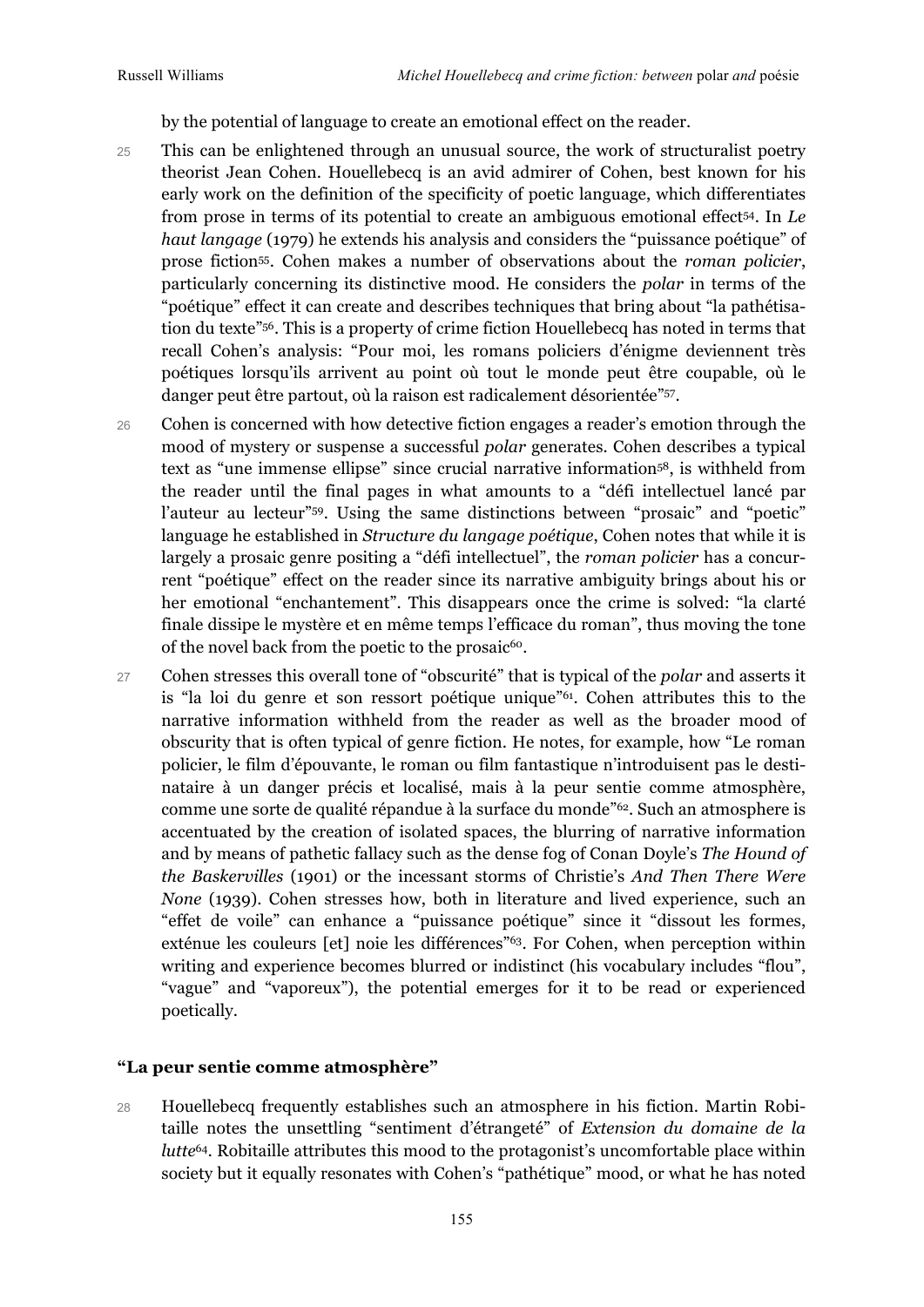as "la peur sentie comme atmosphère", which equally pervades Houellebecq's novels. This clearly suggests the protagonist's alienation, as Robitaille indicates, but the mood can also be described in terms of how it is the product of techniques that resonate with what Cohen has identified in the *roman policier*.

29 While they are not to be received primarily as detective fiction, all of Houellebecq's novels can however be read in terms of their narrative lacunae and how they contribute to establishing a similar "enchantement" or "peur sentie comme atmosphère" to that highlighted by Cohen. A reader questions, for example, the exact circumstances of the breakdown of the narrator of *Extension du domaine de la lutte*'s relationship with Véronique. In the same novel, the fate of the narrator's car that he strangely "loses" in the opening pages as well as the exact events surrounding the death of Tisserand are shrouded in mystery. The latter's status as car crash or suicide victim is never explicitly clarified since the collision ambiguously takes place in "beaucoup de brouillard", a literal and metaphorical blurring of details65. Furthermore, the unclear status of Djerzinski's suspected suicide in *Les particules élémentaires*, similarly shrouded in the mists of rural Ireland, is equally imprecise: "Nous pensons aujourd'hui que Michel Djerzinski est entré dans la mer", is far from a categorical description of his fate66. Equally, in *Plateforme*, *Extension du domaine de la lutte* and *Soumission*, the background of the bloody violence on the fringes of the text is never fully justified, lending the texts a mood that can clearly be described in terms of Cohen's observation of an atmosphere of distinct tension and fear. Crucially, all of these questions are to remain "unanswered", and contribute to the overall, and often unremarked, mood of mystery or poetic ambiguity of Houellebecq's work.

## **Dissatisfying narrative closure**

- 30 So, what is at stake as Houellebecq asserts the vague *poeticité* of crime fiction and uses the distinctive tropes of the *polar* but rejects full assimilation with the genre? By way of conclusion, it is possible to suggest a link between this unusual or inconsistent adoption of form and his much-discussed pessimism. This can be observed with reference to the implicit politics of crime fiction and final passages of Houellebecq's novels. Much of the genre of course, is deeply conservative and many detective narratives are concerned with resolution or "righting" perceived "wrongs". P.D. James notes crime fiction "confirms our hope that, despite some evidence to the contrary, we live in a beneficent and moral universe in which problems can be solved by rational means and peace and order restored from communal or personal disruption and chaos"67. Jonquet, writing as a former left-wing activist and thus from a completely different political viewpoint to James, is similarly concerned with correcting moral transgressions and presents an equally conservative perspective: *Mygale* can be read as the lengthy torture and punishment of the rapists of Lafargue's daughter.
- 31 Diana Holmes has explored the relationship between text and reader and suggests that popular novels can often be read in terms of how they promote a feeling of "reconciliation with the world"68. Holmes notes that "these novels produce pleasure from the representation of a contemporary world in itself experienced as hostile or incomprehensible" which is resolved or overcome in the texts she considers, a conclusion that can also be seen to apply to much detective fiction<sup>69</sup>. For Holmes, the emotional engagement of the reader is brought about by the "conventions of mimetic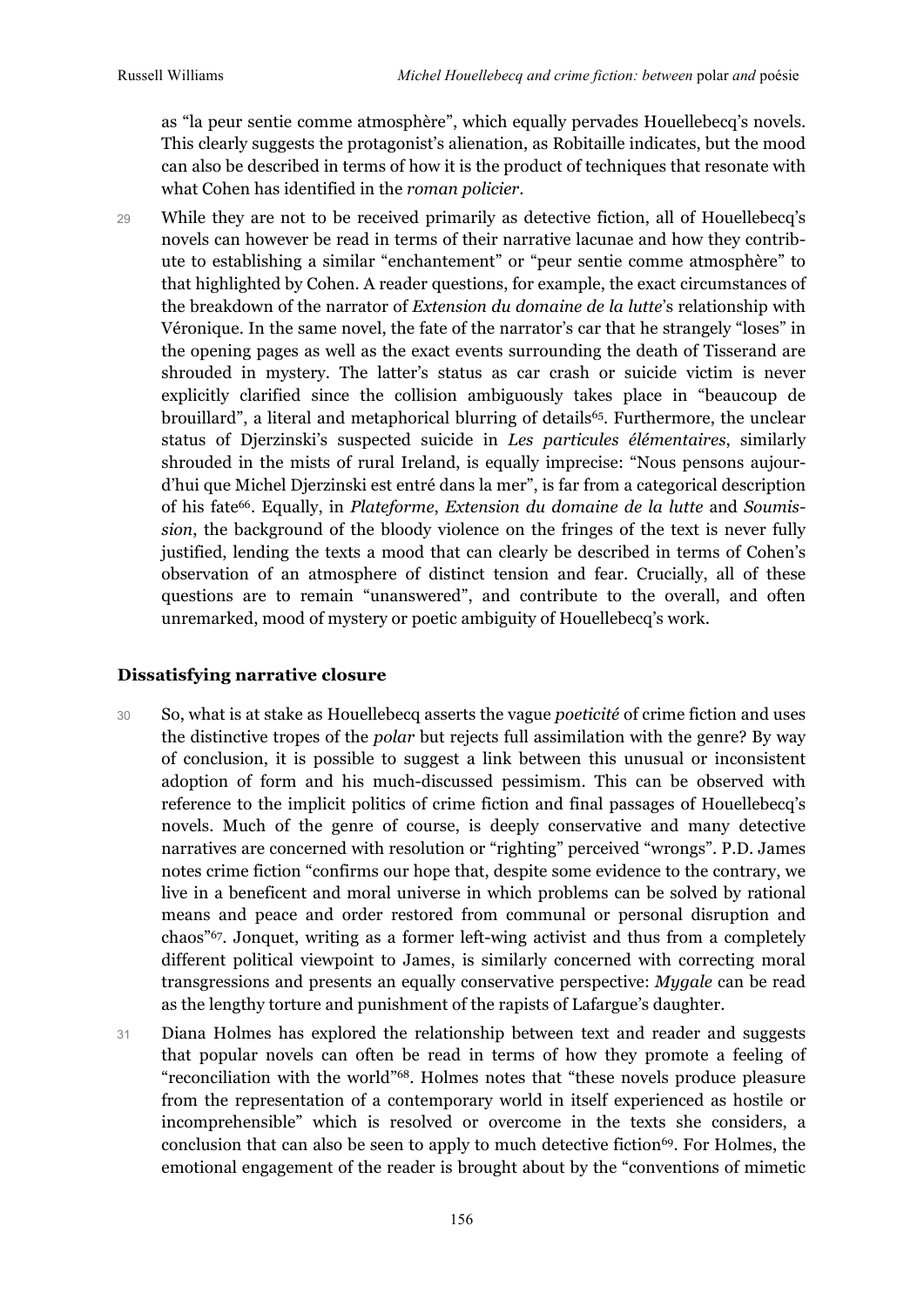realism", including "the teleology of plot that draws all fictional events into a purposeful pattern"70. Similar conclusions are again clearly valid for the detective novel, particularly in terms of how it presents an equally teleological or reconciliatory narrative.

- 32 Houellebecq's writing, while engaging the reader through mimetic narratives, clearly does not present the same optimistic reconciliation to that which Holmes locates in popular fiction. Houellebecq's work has been described as politically conservative or even reactionary71. While this may, or may not, be borne out through his overall social vision, this does not always appear to be supported by the way narrative closure operates within his fiction since his novels do not always present the reader with a satisfying conclusion: the closing passages of Houellebecq's novels rather situate his overall vision most accurately between conservatism, or optimistic reconciliation, and a more pessimistic fracture. In addition to the disappointing resolution of *La carte et le territoire* which subverts the reader's desire for satisfaction, this is equally illustrated by the ambiguous fates of his protagonists in the closing pages of *Extension du domaine de la lutte*, *Les particules élémentaires* and *La possibilité d'une île* where their reconciliations with the world are inconclusive. The final lines of *La carte et le territoire* are among the most pessimistic in Houellebecq's fiction. Jed Martin's final artwork is described: plastic human figurines decomposing amongst ever-growing vegetation serving as "le symbole de l'anéantissement généralisé de l'espèce humaine" since "Le triomphe de la végétation est total"<sup>72</sup>. The suggestion here is that human life is doomed: fracture and futility rather than Holmes' reconciliation.
- 33 A key facet of Kemp's consideration of the pastiche of crime fiction is the ironic relationship the authors he considers have with the genre. If we are to conclude that Houellebecq's relationship to the *polar* is also ironic, it can perhaps be observed in how *La carte et le territoire* fails to bring Jasselin's investigation to a convincing or entirely satisfying *dénouement*, instead leaving room for doubt and the case slightly open. In some ways, the inconclusive reading experience thus reflects the pessimism of the text's final line: there can be no satisfying conclusions and existence is doomed to be forever unresolved. In other ways, such partial narrative closure further immerses the reader in the text. Following Cohen's analysis, if the case is not completely solved, the text retains a degree of "poéticité". Similarly, the inconclusive text can be read as an implicit metaphysical or philosophical question that the reader is invited to contemplate. Considering "open" or unsolved cases, Kemp notes: "a denouement which acknowledges that human affairs are never settled and the questions of the human condition with which literature deals always remain open, extends an invitation to the reader to explore these areas further in their own mind (or their own creativity)"73. In such a way, through what appears to be his deliberately disappointing detective fiction in *La carte et le territoire*, Houellebecq makes an implicit critical comment about the agency of literature to respond to such questions. Conclusions or resolutions are deeply artificial, his work seems to suggest, and the absence of reconciliation reflects a greater truth than artifice. Rather than false reassurance from crime fiction, Houellebecq draws on its strangely poetic atmosphere of mutual suspicion to further his bleak portrayal of the contemporary epoch.

Russell Williams University of London Institute in Paris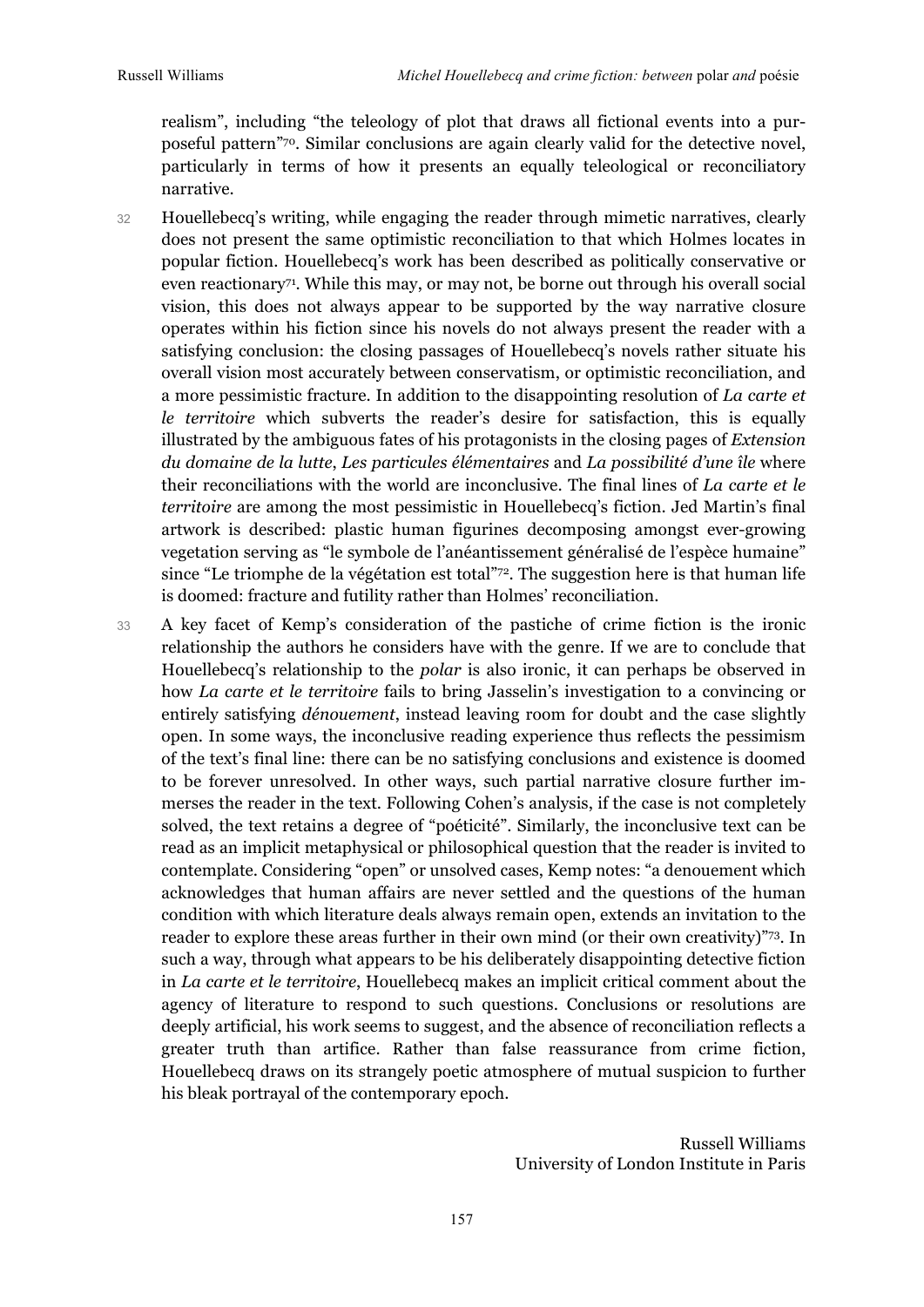<u>.</u>

- <sup>1</sup> Sandrine Schianno-Bennis, "Relents dix-neuviémistes dans l'œuvre de Michel Houellebecq" in *Le monde de Houellebecq*, ed. Gavin Bowd, University of Glasgow French and German Publications, 2006, p. 129-142.
- <sup>2</sup> Sandrine Rabosseau, "Michel Houellebecq, un romancier 'néo-naturaliste' ", in *Le monde de Houellebecq*, p. 105-113 (p. 105).
- <sup>3</sup> Julia Pröll, "La poésie urbaine de Michel Houellebecq: sur les pas de Charles Baudelaire?", in *Michel Houellebecq sous la loupe*, ed. Murielle Lucie Clément & Sandrine van Wesemael, Amsterdam, Rodopi, 2007), p. 53-68 (p. 53).
- <sup>4</sup> Olivier Bardolle, *La littérature à vif*, Paris, L'Esprit des péninsules, 2004; Jean-Louis Cornille, "Extension du domaine de la littérature ou J'ai lu *L'étranger*", in *Michel Houellebecq sous la loupe*, p. 133-144.
- <sup>5</sup> Gavin Bowd, Review of *Michel Houellebecq sous la loupe* in *French Studies*, 63:1, 2009, p. 114.
- <sup>6</sup> Houellebecq, *La possibilité d'une île*, Paris: Fayard, 2005, p. 48.
- <sup>7</sup> Alain-Michel Boyer, *Les paralittératures*, Paris, Armand Colin, 2008, p. 7-8. As examples, Boyer details: "les romans sentimentaux ou roses; les romans d'épouvante et d'horreur; les romans d'espionnage; les romans de science fiction ou policiers […]; les romans de cape et d'épée […]; les westerns". *Ibid*., p. 8.
- <sup>8</sup> Wendy Michallat, "Modern life is still rubbish. Houellebecq and the refiguring of *reactionary* retro", *Journal of European Studies*, 37: 3, 2007, 313-331 (p. 315).
- <sup>9</sup> Houellebecq, *Plateforme*, Paris: Flammarion, 2001, p. 38, 95 & 97.
- <sup>10</sup> Robert Dion and Elisabeth Haghebaert, "Le cas de Michel Houellebecq et la dynamique des genres littéraires", *French Studies*, 55:4, 2001, p. 509-24 (p. 510).
- <sup>11</sup> *Ibid*., p. 512.
- <sup>12</sup> *Ibid*., p. 520.
- <sup>13</sup> *Ibid*., p. 521.
- <sup>14</sup> *Ibid*., p. 510.
- <sup>15</sup> Boileau and Narcejac, *Le roman policier*, Paris, PUF, 1977, p. 22.
- <sup>16</sup> The precedent for my use of "pastiche" has been set by Simon Kemp who explores how writers use the tropes of detective fiction. To define his use of the term, Kemp specifies that the texts he considers "are all hypertexts taking crime fiction as their hypotext" and relate to this hypotext "with a certain degree of irony". Kemp also notes that the hypertexts "raise questions of metafiction, implicitly or explicitly exploring the hypotext from a philosophical or narratological viewpoint". I suggest that Houellebecq's deployment of the tropes of crime fiction can be read along similar lines, although the degree of irony he deploys is frequently ambiguous. Simon Kemp, *Crime Fiction Pastiche in Late-Twentieth-Century French Literature*, Oxford, Legenda, 2006, p. 22.
- <sup>17</sup> Alexis Brocas, *Le magazine littéraire*, 519, May 2012, p. 58.
- <sup>18</sup> "Après avoir signé ma déposition, je reconduisis le capitaine Chaumont à la porte. J'avais conscience d'être un témoin décevant, lui dis-je. 'Tous les témoins sont décevants…' répondit-il". *Plateforme*, p. 21.
- <sup>19</sup> *Ibid*.
- <sup>20</sup> Houellebecq, *Les particules élémentaires*, Paris: Flammarion, 1998, p. 30. Hereafter: *particules*.
- <sup>21</sup> *Ibid*., p. 164.
- <sup>22</sup> Carlo Ginzburg, "Clues: Roots of an Evidential Paradigm" in Carlo Ginzburg, *Clues, Myths and the Historical Method,* Baltimore, Johns Hopkins University Press, 1989, p. 96-125 (101).
- <sup>23</sup> Régis Messac, *Le detective-novel et l'influence de la pensée scientifique*, cited in Platten, *The Pleasures of Crime*, Amsterdam: Rodopi, 2011, p. 12.
- <sup>24</sup> Eric Sartori, "Michel Houellebecq, romancier positiviste", in *Michel Houellebecq*, ed. Sabine van Wesemael, Amsterdam: Rodopi, 2004, p. 143-151.
- <sup>25</sup> Boileau and Narcejac, p. 30.
- <sup>26</sup> *particules*, p. 148.
- <sup>27</sup> Houellebecq, "Je crois peu en la liberté", *Perpendiculaire*, 11, September 1998, p. 6-23 (p. 12).
- <sup>28</sup> See Claire Gorrara in *The Roman Noir in Post-War French Culture*, Oxford: Oxford University Press, 2003.
- <sup>29</sup> *Ibid*., p. 59.
- <sup>30</sup> *Ibid*., p. 58.
- <sup>31</sup> Ernest Mandel, *Meutres exquis*, cited in Gorrara, p. 58.
- <sup>32</sup> Raphaël Sorin describes this section of *La carte et le territoire* as "une parodie de polar", but Houellebecq's parodic intent is far from self-evident. Julien Blanc-Gras, "Raphaël Sorin: *Bravo Michel*", *Evene.fr*, 8 November 2010 <http://www.evene.fr/livres/actualite/raphael-sorin-bravo-michel-2905.php> [accessed 25 February 2015].
- <sup>33</sup> Tzvetan Todorov, *Poétique de la prose*, Paris, Seuil, 1978, p. 11.
- <sup>34</sup> See Boileau and Narcejac, p. 53.
- <sup>35</sup> Such a characteristic "set piece" can be found in Christie's *Five Little Pigs* (1942).
- <sup>36</sup> Houellebecq, *La carte et le territoire*, Paris, Flammarion, 2010, p. 383. Hereafter: *Carte*.